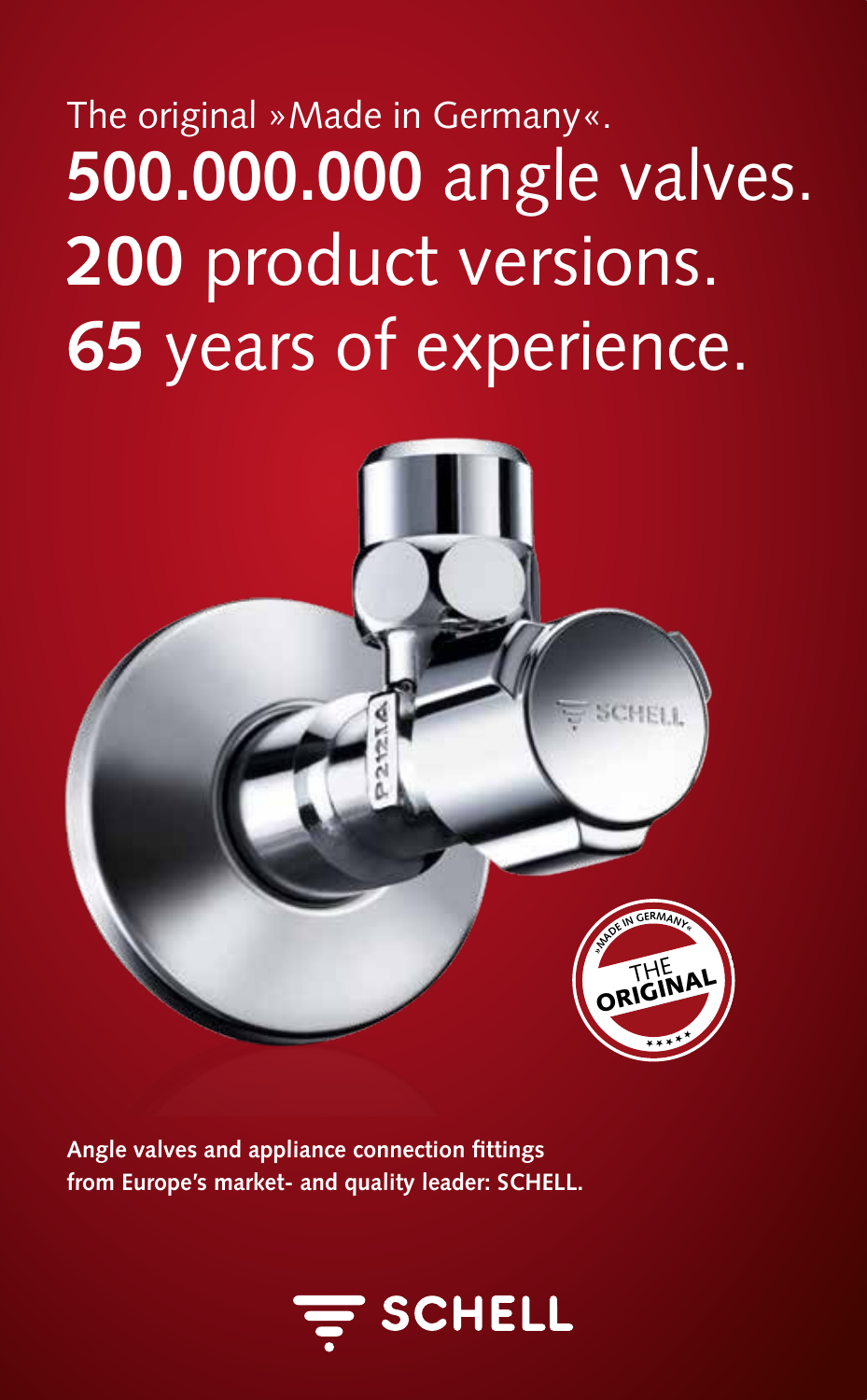# **5 Good reasons for brand quality from Europe's No. 1**



There are many reasons which speak for SCHELL's brand quality. The most impressive reason: more than 500 million installed angle valves und appliance connection fittings are the best proof that craftsmen, designers and architects have been relying on Europe's No. 1 and on quality »Made in Germany« for generations.



#### **Convince yourself.**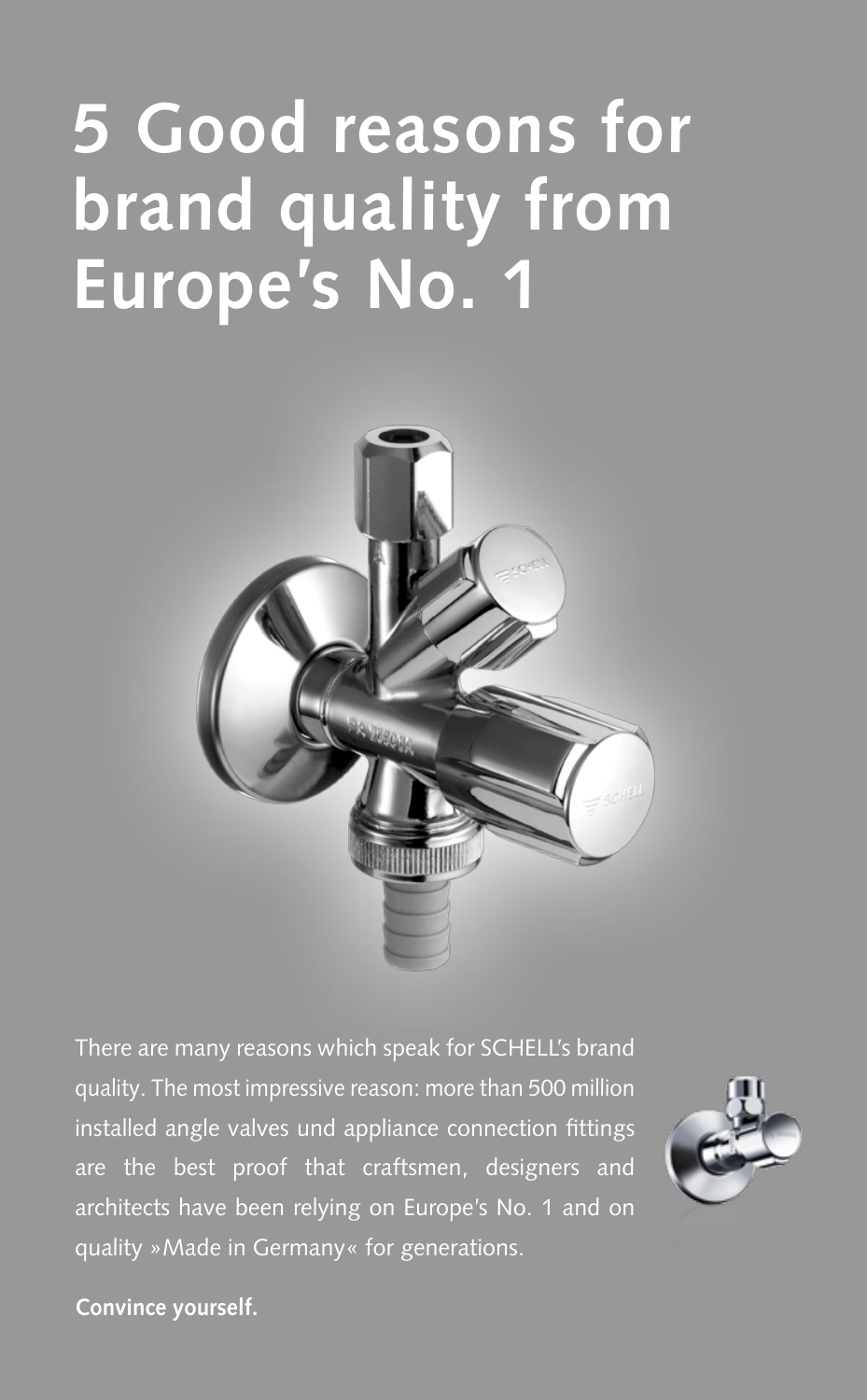

### **Maximum**  $\odot$ **drinking water hygiene.**

for drinking water.<br>
water due to inferi<br>
And by means of c<br>
valves for checking<br>
system, we provid<br>
a manufacturer of<br>
Notary Our name stands for "health responsibility". Therefore, meeting the highest hygiene standards for drinking and process water is a matter of course for us. For example, when manufacturing our products we only use materials suitable for drinking water. Nickel and lead contamination in drinking water due to inferior brass alloys? Not a trace with SCHELL. And by means of our solutions, such as our sampling angle valves for checking drinking water or our innovative HyTwin system, we provide everything which you can expect from a manufacturer of high-quality hygiene systems.



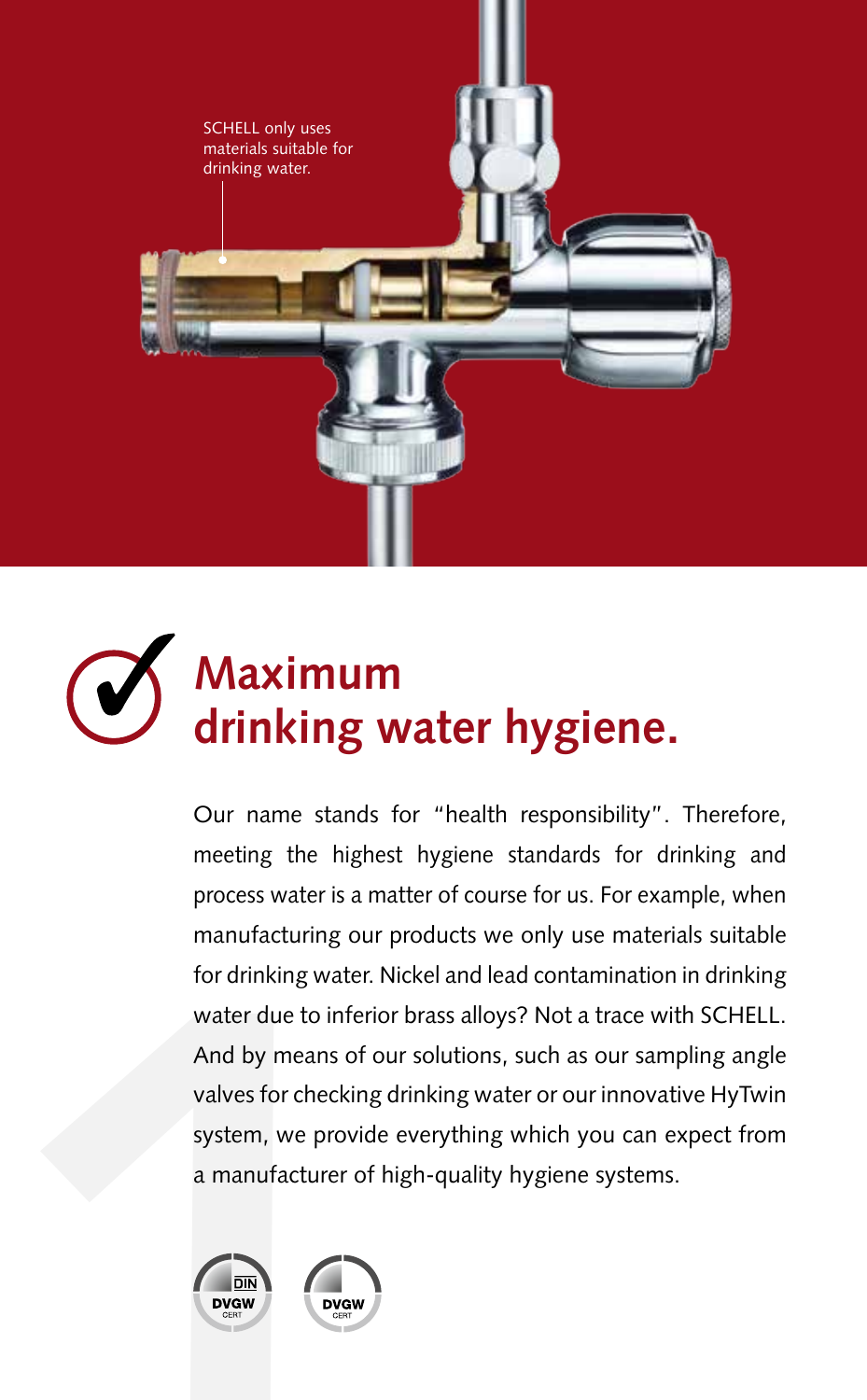Patented: the self-sealing connection thread ASAG easy.







## **Simple installation, operation and maintenance.**

chamber or the componention, ena<br>
assembly – as well a<br>
of use. All these<br>
appliance connectio Uncompromising quality pays off, especially regarding assembly and operation. Smart features, such as the preassembled thread beading, the self-sealing connection thread ASAG easy, the double O-ring seal, the grease chamber or the cone compression connection with length compensation, enable an especially quick and safe assembly – as well as extra easy operation even after years of use. All these factors make our angle valves and appliance connection fittings practically maintenance-free.





Can be carried out without using tools or switching off the central water supply: the cleaning or the replacing of the angle valve filter.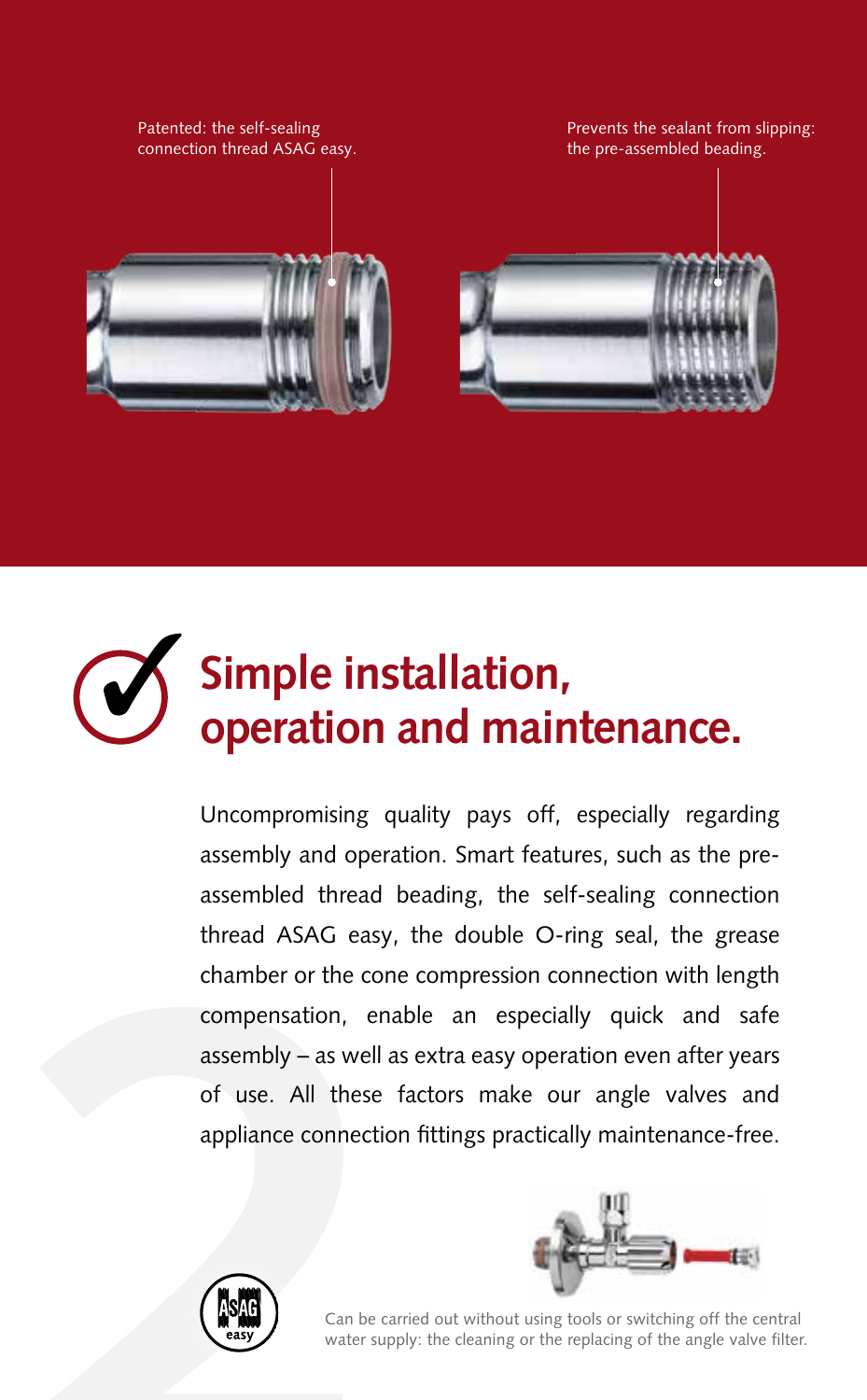Guarantees the brass spindle's easy movement for decades: the grease chamber.



of cold and warm<br>is wasted and, as a<br>CO<sub>2</sub> emissions, wl<br>installed, SCHELL<br>service life, thanks<br>For generations. Our angle valves and appliance connection fittings are also exemplary regarding their sustainability and long service life. Not only do they save up to 40% water due to innovative design solutions, but they also guarantee a fine adjustment of cold and warm water. This means that no warm water is wasted and, as a result, there are also no unnecessary  $\mathsf{CO}_2$  emissions, which damage the environment. Once installed, SCHELL products have always boasted a long service life, thanks to selected and high-quality materials. For generations.





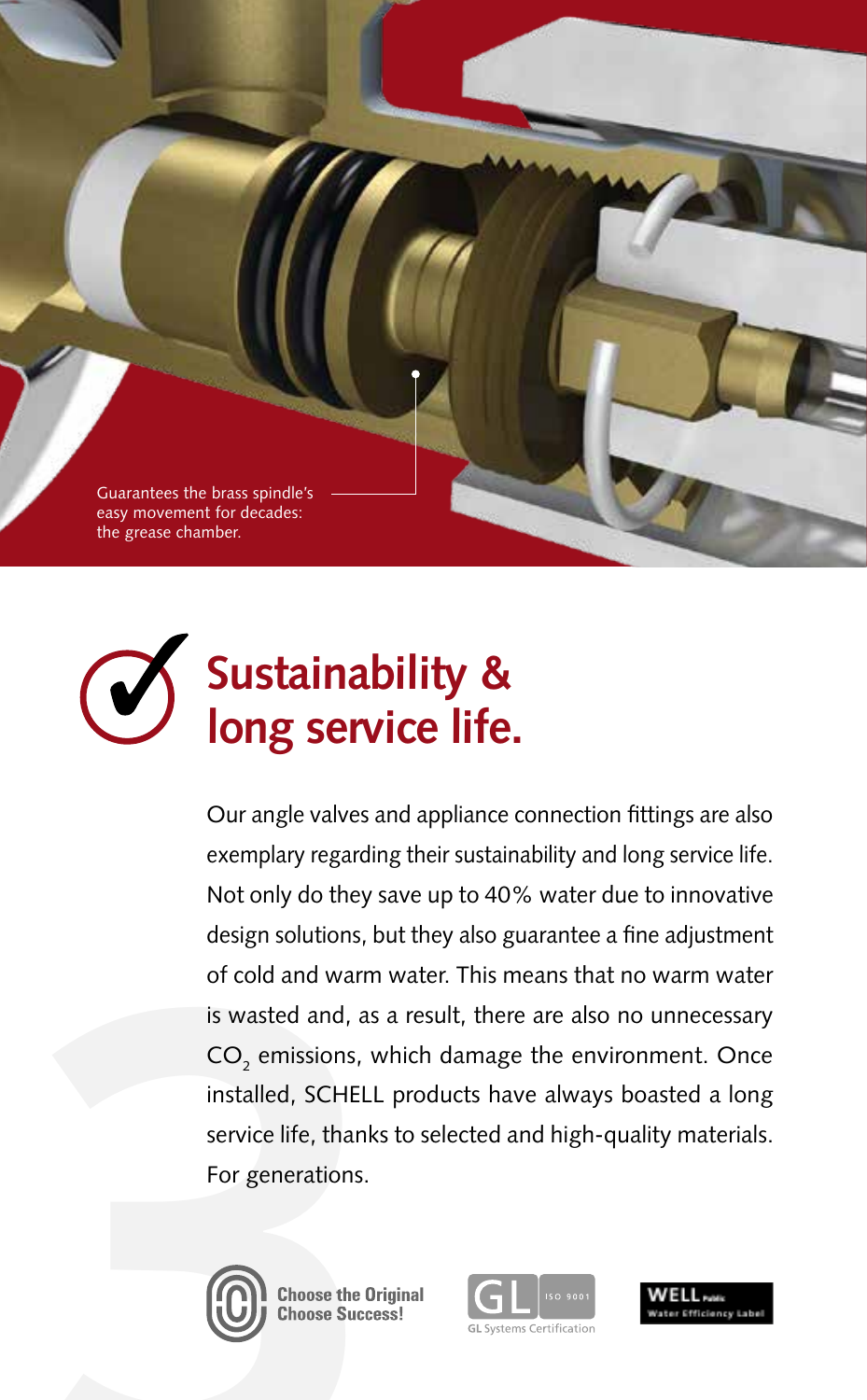



The right quality, the right technology, the right choice. And the design? That is right, too! Because our products are also visually appealing. How do you benefit? From the assurance that SCHELL can provide the right design solution for every interior and every taste.

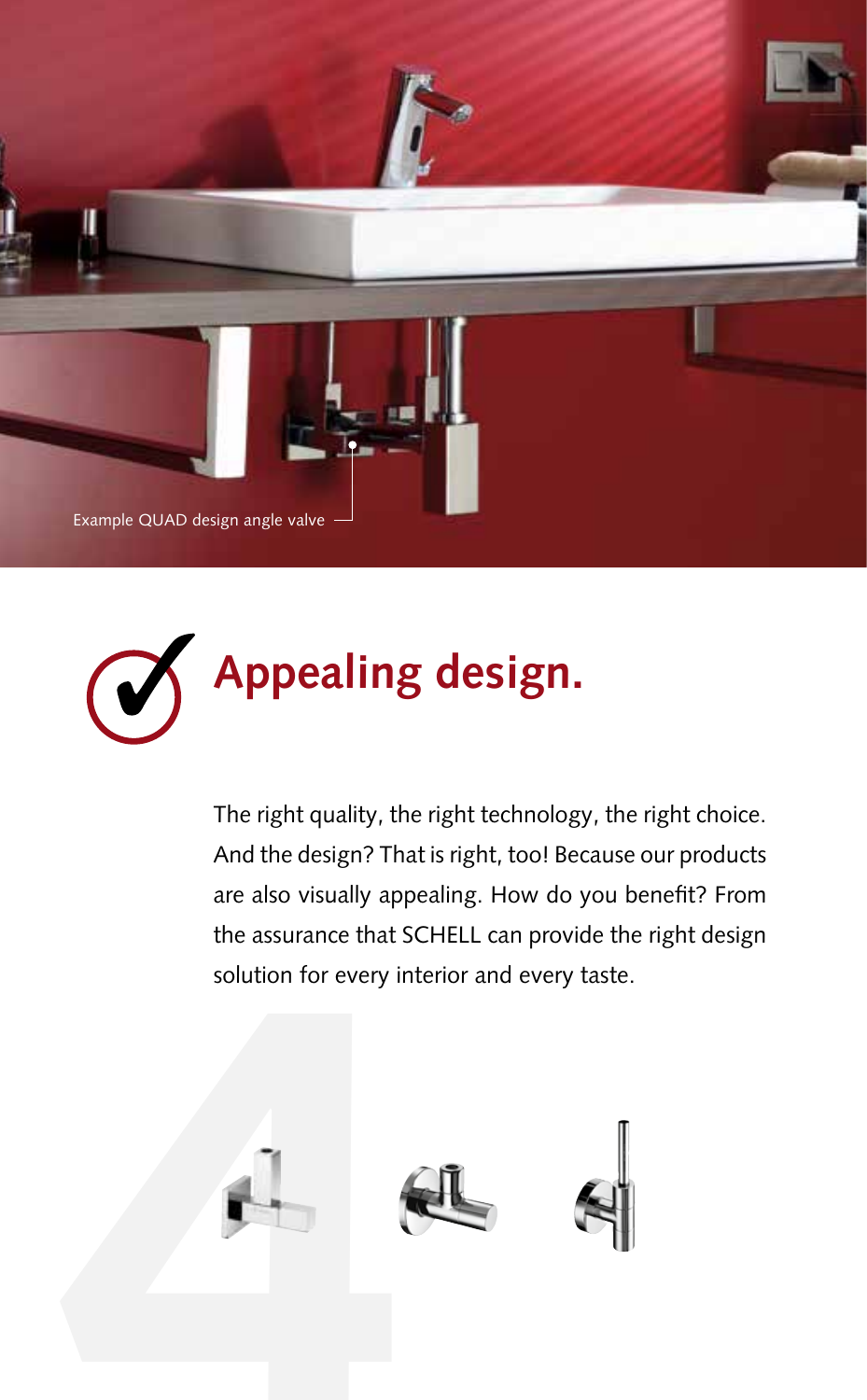

## **A wide product range which is unrivalled.**

backflow preventer<br>whether lockable of<br>more – SCHELL car<br>which meets your i When it comes to angle valves and appliance connection fittings, SCHELL, with its more than 200 product versions, can offer you a product range which has an unrivalled extent. Solutions with filter function or backflow preventers, flow restrictors or sampling valves, whether lockable or with an inclined seat, and many more – SCHELL can always provide you with a product which meets your individual requirements and wishes.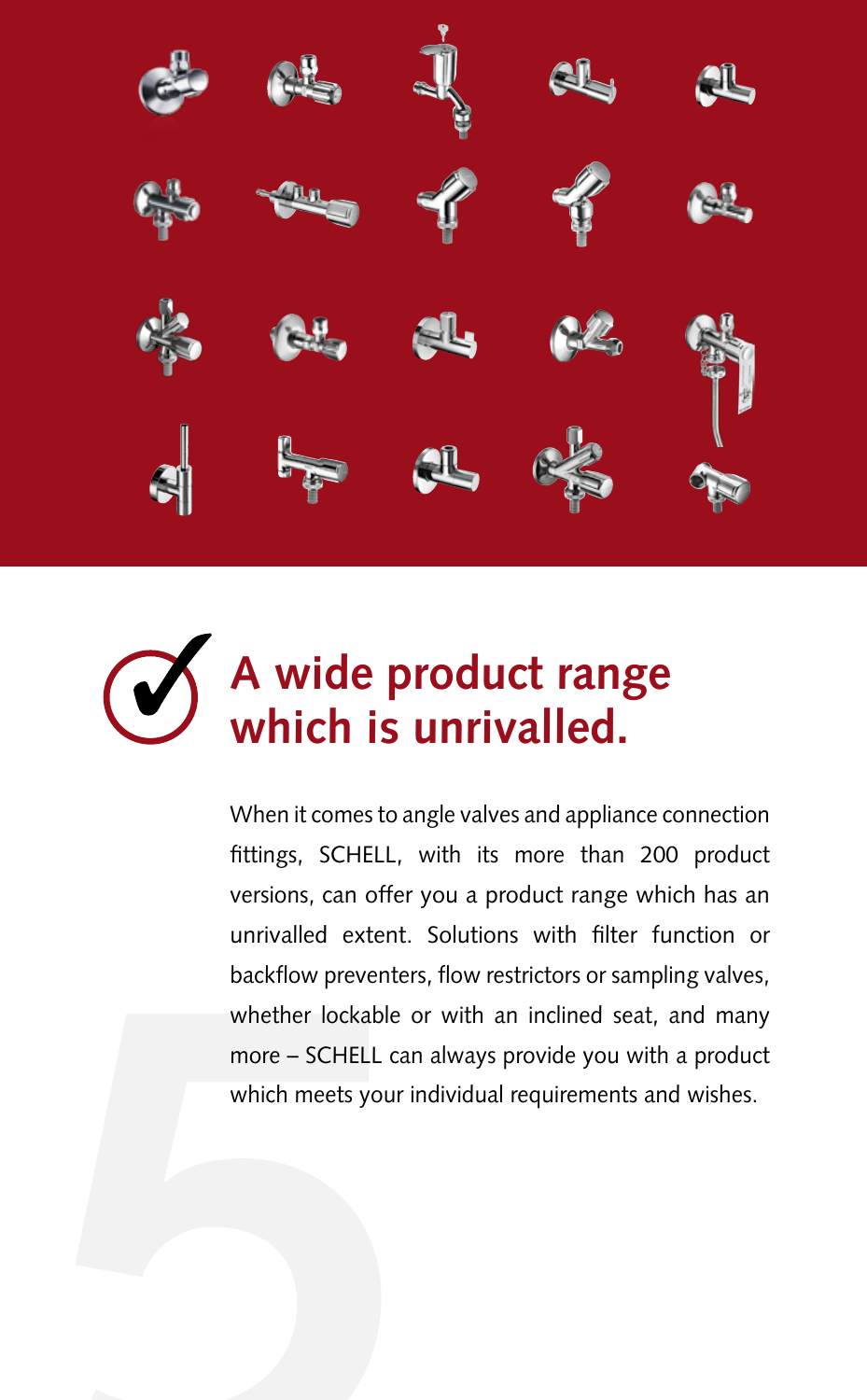

### **A convincing number.**

appliance connection fittings »Made in Germany« – this is the More than 500 million installed SCHELL angle valves and situation 65 years after installing the first SCHELL angle valve. Since then many more SCHELL solutions have been added.

The question remains however: When will your installation be one of the more than 500 million?